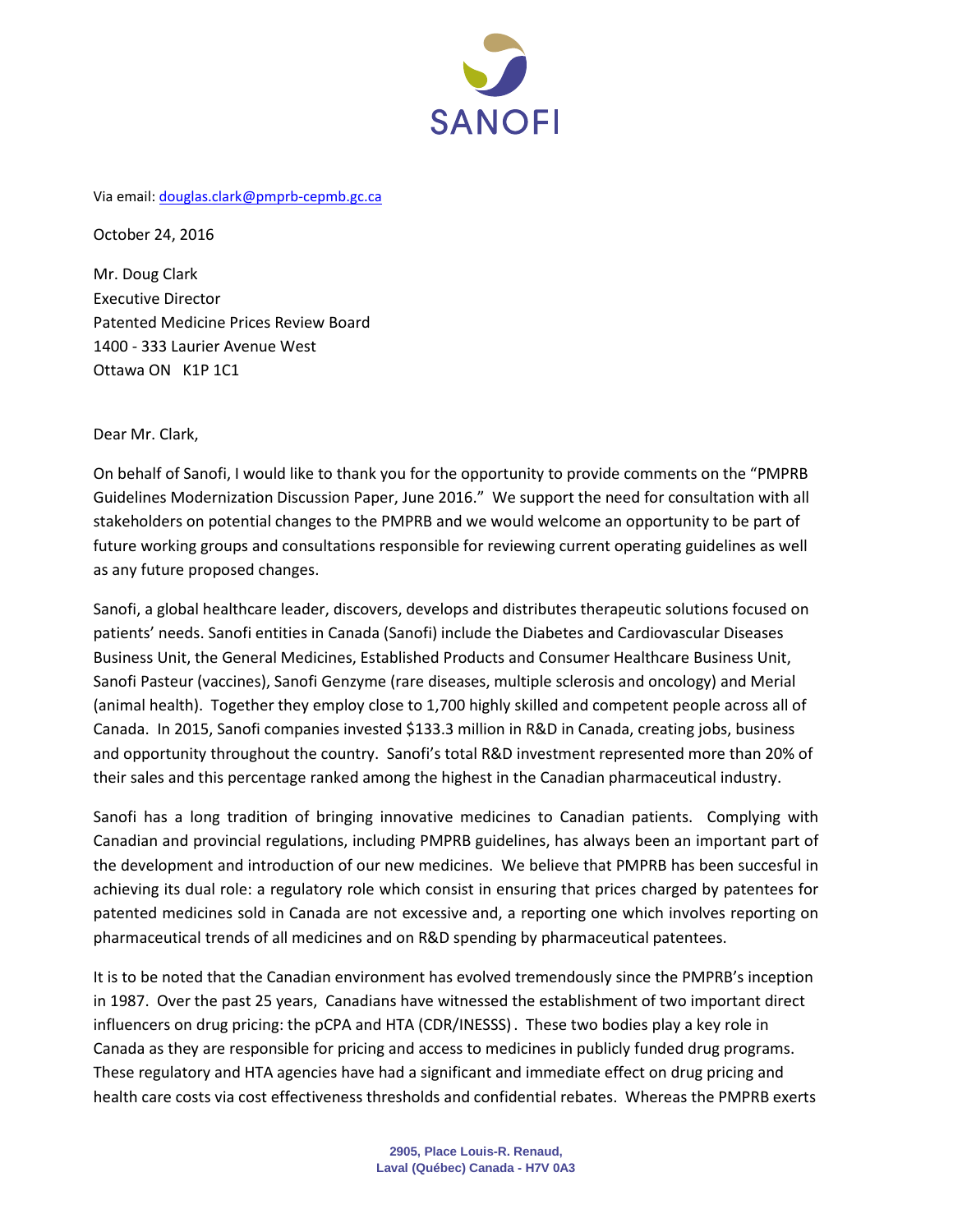

downward pressure via international and local comparisons, HTA and the pCPA, act in an additive and complementary manner by determining thresholds of value and affordability

Canada is the only country with two parallel processes – the PMPRB (national) and the pCPA/HTA which protect consumers against excessive pricing of patentees. The PMPRB was never intended to interfere with the provincial role in formulary management and manufacturer-payer market dynamics. Modernization of the role of the PMPRB, in this regard, will likely result in redundancy and/or conflict with respective HTA and provincial payers in Canada. Further modernization of the PMPRB, as contemplated in the discussion paper, should avoid duplicating resources and efforts in areas (mainly affordability and access) already managed by CDR/INESSS, pCPA and even, more recently by insurance providers. Any overlap with existing Canadian agencies would discourage new innovation and investment in Canada and create unnecessary administrative burden to patentees which inevitably would translate into longer delays for Canadians to access new innovative medicines.

Based on the Modernization Discussion Paper, here are additional comments on select topics that we would like to expand upon.

## "Affordable" vs "Excessive"

It is noted that the vision of the PMPRB now includes statements of 'affordability' in contrast to the existing mandate of managing 'excessive' pricing. The term 'excessive' connotes a comparison to a standard or reference. In the case of the PMPRB, comparisons are made to the PMPRB7 countries and also to local therapeutic class comparison where applicable. "Affordable" is a value judgment and is made in context of those purchasing, managing or allocating resources. We believe 'affordability' falls within the mandate and jurisdiction of payers in Canada and should not be within the mandate the PMPRB. As mentioned previously, affordability, as well as access are best managed by the existing key provincial payer and HTA bodies, namely HTA (CADTH, INESSS) and the pCPA. PMPRB resources and efforts would not be optimized by addressing the same issues already handled by these bodies.

## Recognition of Therapeutic Improvement

Pharmaceutical development operates on the principle of incremental innovation. That is, some new products will bring large improvements and others will introduce rather modest improvement and benefits. While new incremental innovations are constantly being developed, the PMPRB policies continue to see these products as 'me-too' and provincial payers have demanded discounted prices. Therapeutic value and benefit to patients is the currency by which innovation is measured. It is important that we continue to recognize the medical and therapeutic value of bringing innovation to Canada.

The suggestion that the PMPRB would conduct an initial screening based on indicators of potential for abuse of statutory monopoly, rather than clinical evidence of therapeutic superiority is fraught with